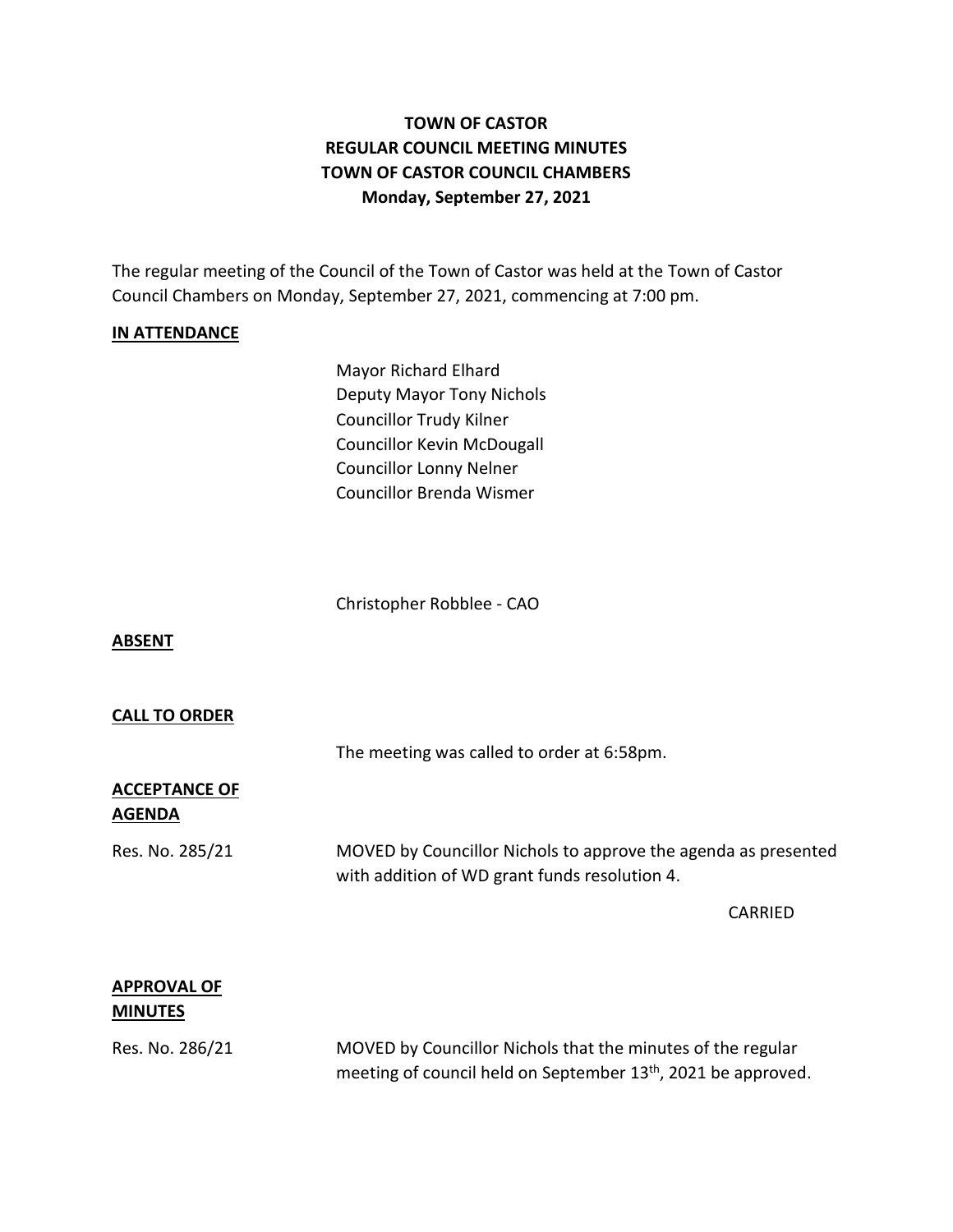## **DELEGATION**

| Res. No. 287/21          | MOVED by Councillor Nelner to receive for info the delegation's<br>presentation from the golf course.                                                                                    |                                                              |  |
|--------------------------|------------------------------------------------------------------------------------------------------------------------------------------------------------------------------------------|--------------------------------------------------------------|--|
|                          |                                                                                                                                                                                          | <b>CARRIED</b>                                               |  |
| <b>CORRESPONDENCE</b>    |                                                                                                                                                                                          |                                                              |  |
| Res. No. 288/21          | MOVED by Councillor McDougall for administration to prepare a<br>letter of support from the Town of Sundry                                                                               |                                                              |  |
|                          |                                                                                                                                                                                          | <b>CARRIED</b>                                               |  |
| <b>FINANCIAL REPORTS</b> |                                                                                                                                                                                          |                                                              |  |
| Res. No. 289/21          | MOVED by Councillor Nelner that account numbers 27534-27564<br>be approved for payment and that the list of Accounts be marked<br>Schedule "A" and attached to these minutes of Council. |                                                              |  |
|                          |                                                                                                                                                                                          | CARRIED                                                      |  |
| Res. No. 290/21          | presented                                                                                                                                                                                | MOVED by Councillor Wismer to accept the budget statement as |  |
|                          |                                                                                                                                                                                          | CARRIED                                                      |  |
| <b>BYLAWS</b>            |                                                                                                                                                                                          |                                                              |  |
| Res. No. 291/21          | MOVED by Councillor Nelner to read bylaw 1087 for a second<br>time.                                                                                                                      |                                                              |  |
|                          |                                                                                                                                                                                          | <b>CARRIED</b>                                               |  |
| Res. No. 292/21          | MOVED by Councillor Wismer to read bylaw 1087 for a third time<br>and final time.                                                                                                        |                                                              |  |
|                          |                                                                                                                                                                                          | <b>CARRIED</b>                                               |  |

**BUSINESS**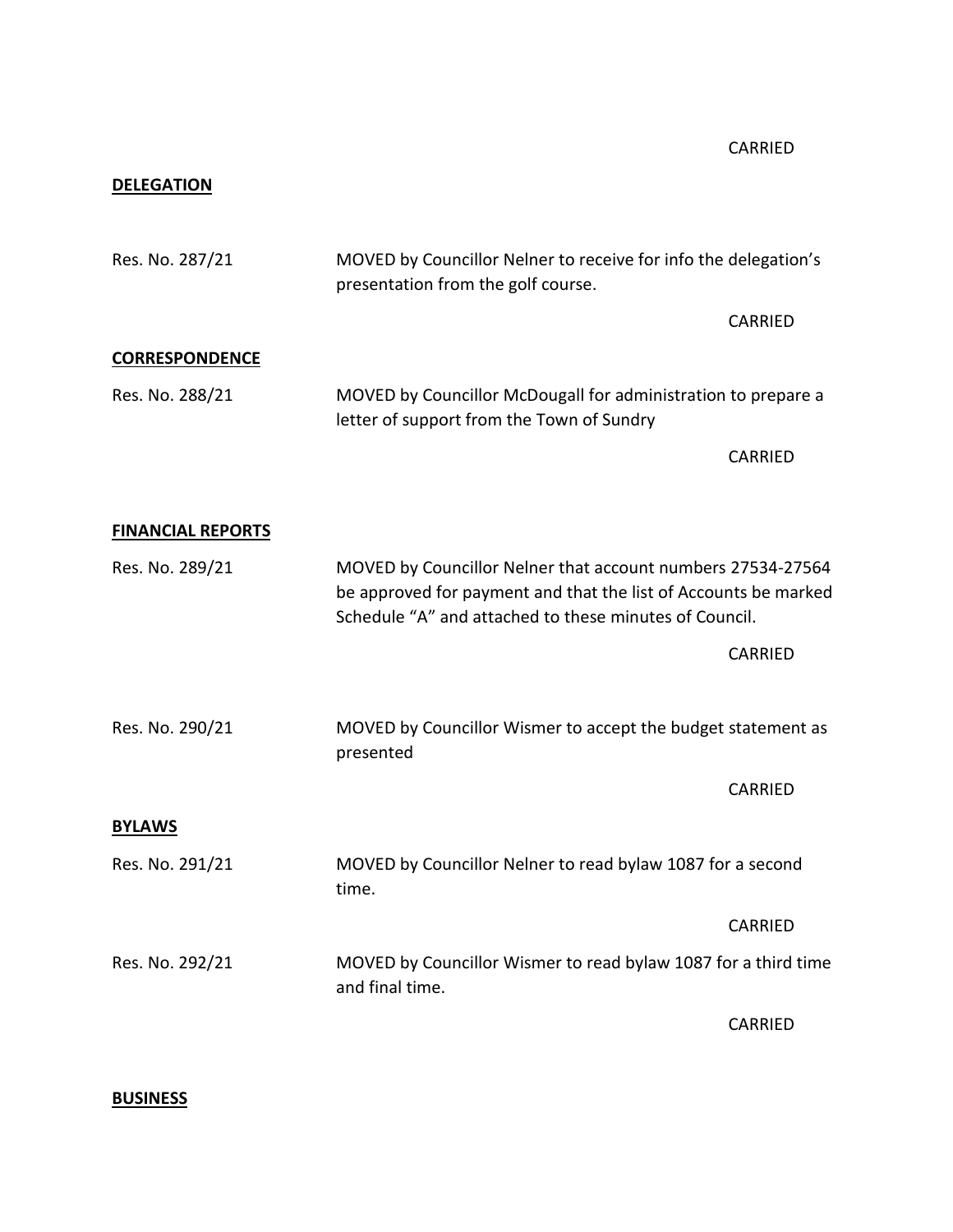| Res No. 293/21 | MOVED by Councillor Kilner to proclaim September 30 <sup>th</sup> as<br>national indigenous reconciliation day. Truth and Reconciliation<br>Day: On Sept 30, Council voted to have a proclamation signed<br>acknowledging Sept 30, which the Federal Government has declared<br>to be Truth and Reconciliation Day, which commemorates all the<br>children who survived residential schools, as well as honouring and<br>recognize those who did not return to their families |                |
|----------------|-------------------------------------------------------------------------------------------------------------------------------------------------------------------------------------------------------------------------------------------------------------------------------------------------------------------------------------------------------------------------------------------------------------------------------------------------------------------------------|----------------|
|                |                                                                                                                                                                                                                                                                                                                                                                                                                                                                               | <b>CARRIED</b> |
| Res No. 294/21 | MOVED by Councillor Nichols to accept and pass the resolution as<br>presented.                                                                                                                                                                                                                                                                                                                                                                                                |                |
|                |                                                                                                                                                                                                                                                                                                                                                                                                                                                                               | <b>CARRIED</b> |
| Res No. 295/21 | MOVED by Councillor Nelner to make the appropriate transfers on<br>account receivables as presented.                                                                                                                                                                                                                                                                                                                                                                          |                |
|                |                                                                                                                                                                                                                                                                                                                                                                                                                                                                               | <b>CARRIED</b> |
| Res No. 295/21 | MOVED by Councillor McDougall to approve \$37,500 in WD funds.                                                                                                                                                                                                                                                                                                                                                                                                                |                |
|                |                                                                                                                                                                                                                                                                                                                                                                                                                                                                               | <b>CARRIED</b> |

# **COMMITTEE REPORTS**

| Res. No. 296/21 | MOVED by Councillor Kilner to accept the Councillor reports for<br>information. |
|-----------------|---------------------------------------------------------------------------------|
|                 | CARRIED                                                                         |
| Res. No. 297/21 | MOVED by Councillor Nichols to accept the SMT reports for<br>information.       |
|                 | CARRIED                                                                         |
| Res. No. 298/21 | MOVED by Councillor Kilner to accept the C.A.O. report for<br>information.      |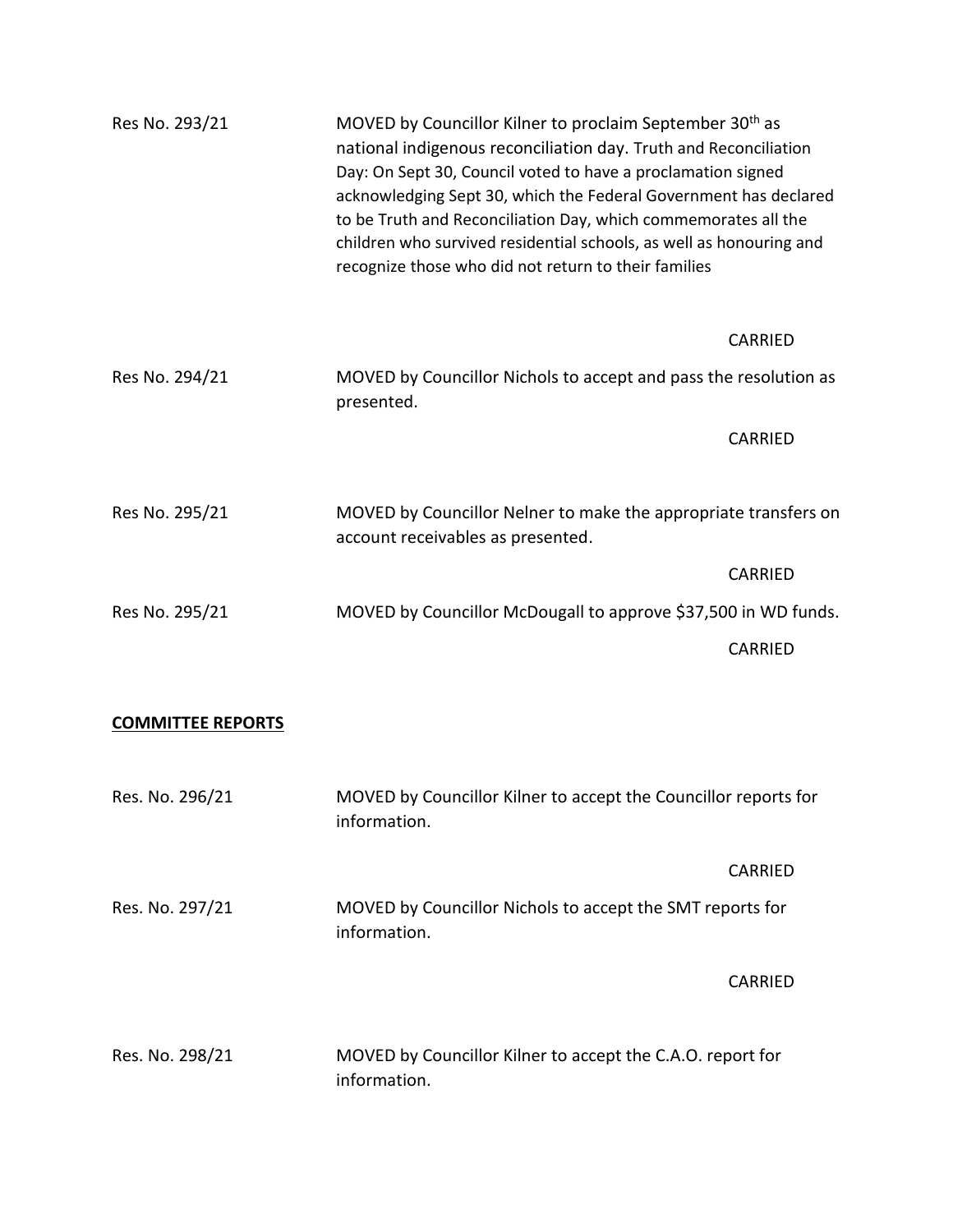CARRIED

## **CLOSED SESSION**

| Res. No 299/21                    | MOVED by Councillor McDougall for a break - 5min                                                                                                                                                                                           |                |  |
|-----------------------------------|--------------------------------------------------------------------------------------------------------------------------------------------------------------------------------------------------------------------------------------------|----------------|--|
|                                   |                                                                                                                                                                                                                                            | <b>CARRIED</b> |  |
|                                   | Council entered a break at 8:08pm                                                                                                                                                                                                          |                |  |
|                                   | Council returned from a break at 8:18pm                                                                                                                                                                                                    |                |  |
| Res. No 300/21                    | MOVED by Councillor Kilner to enter a closed session.                                                                                                                                                                                      |                |  |
|                                   |                                                                                                                                                                                                                                            | <b>CARRIED</b> |  |
|                                   | Council enters a closed session at 8:18                                                                                                                                                                                                    |                |  |
| Richard exited the meeting 8:45pm |                                                                                                                                                                                                                                            |                |  |
| Res. No 301/21                    | MOVED by Councillor McDougall to exit a closed session.                                                                                                                                                                                    |                |  |
|                                   |                                                                                                                                                                                                                                            | <b>CARRIED</b> |  |
|                                   | Council exits a closed session at 9:11pm                                                                                                                                                                                                   |                |  |
| Res. No 302/21                    | MOVED by Councillor McDougall that council is unable to<br>determine fault on either side, of the councillor code of conduct<br>complaint, made by Mike Bozek.                                                                             |                |  |
|                                   |                                                                                                                                                                                                                                            | <b>CARRIED</b> |  |
|                                   | Mayor Elhard returns to the meeting at 9:14pm                                                                                                                                                                                              |                |  |
| Res. No 303/21                    | MOVED by Councillor Nelner that the motion 229/21 is herby<br>rescinded, due to the unforeseen circumstances.                                                                                                                              |                |  |
|                                   |                                                                                                                                                                                                                                            | <b>CARRIED</b> |  |
| Res. No 302/21                    | MOVED by Councillor NIchols that administration should inform<br>the Webers to contact the county and the line owner concerning<br>the pre-existing sewer lines and connection. Then to return to<br>council for information and approval. |                |  |
|                                   |                                                                                                                                                                                                                                            | <b>CARRIED</b> |  |